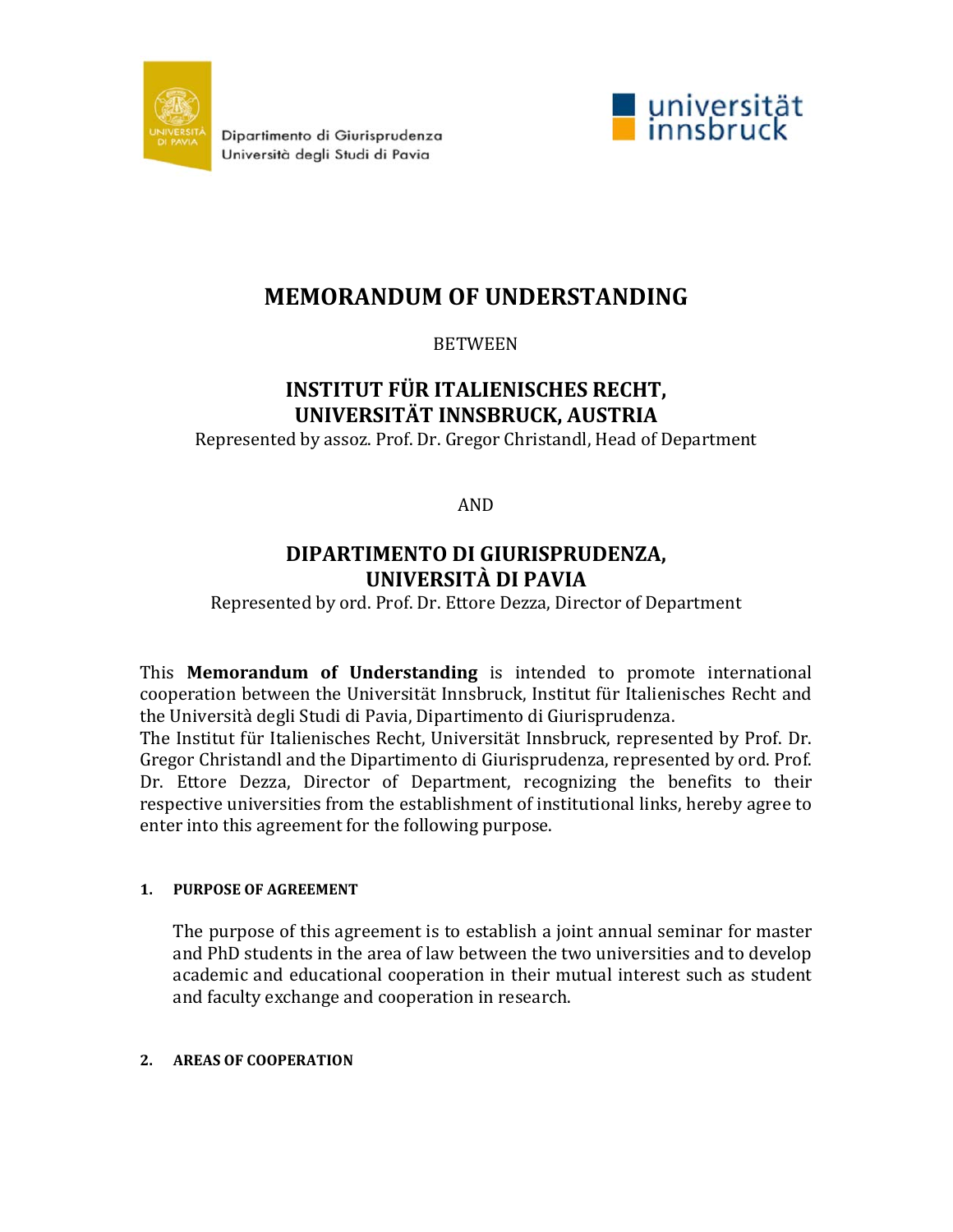

Dipartimento di Giurisprudenza Università degli Studi di Pavia



Subject to the availability of funds, resources and approval of the authorized representatives of the Universities, both institutions agree to develop the following collaborative activities:

- (a) Organization of one joint annual seminar for master and PhD students
- (b) Providing opportunities for students, professors and researchers to carry out research at the partner institution;
- (c) Providing opportunities for professors to give lectures at the partner institution;
- (d) Search for opportunities to consolidate and enhance research collaboration between the partner institutions.

# **3. IMPLEMENTATION**

- 3.1 All programs or activities implemented under the terms of this Memorandum of Understanding shall be mutually agreed upon in writing, including the necessary budget for the program of activity as the need may arise.
- 3.2 Each of the participating institutions shall be fully responsible financially for the activities carried out under its direction or by its staff, except as otherwise agreed by the parties.
- 3.3 The parties will designate one officer each who will develop and coordinate specific programs or activities between them.
- 3.4 This Memorandum does not involve any financial obligation for any party.

### **4. DURATION AND RENEWAL OF AGREEMENT**

This Memorandum of Understanding will become effective immediately after signature by the representatives of both Universität Innsbruck, Institut für Italienisches Recht and Università degli Studi di Pavia, Dipartimento di Giurisprudenza representatives for a period of 3 (three) years and is subject to revision of modification by mutual agreement.

### **5. AMENDMENTS**

- 5.1. This Memorandum of Understanding may be amended by a written agreement signed by the representatives of both universities.
- 5.2. In the event of any unforeseen incident during collaborative activities in either country both universities agree to negotiate a mutually acceptable solution.